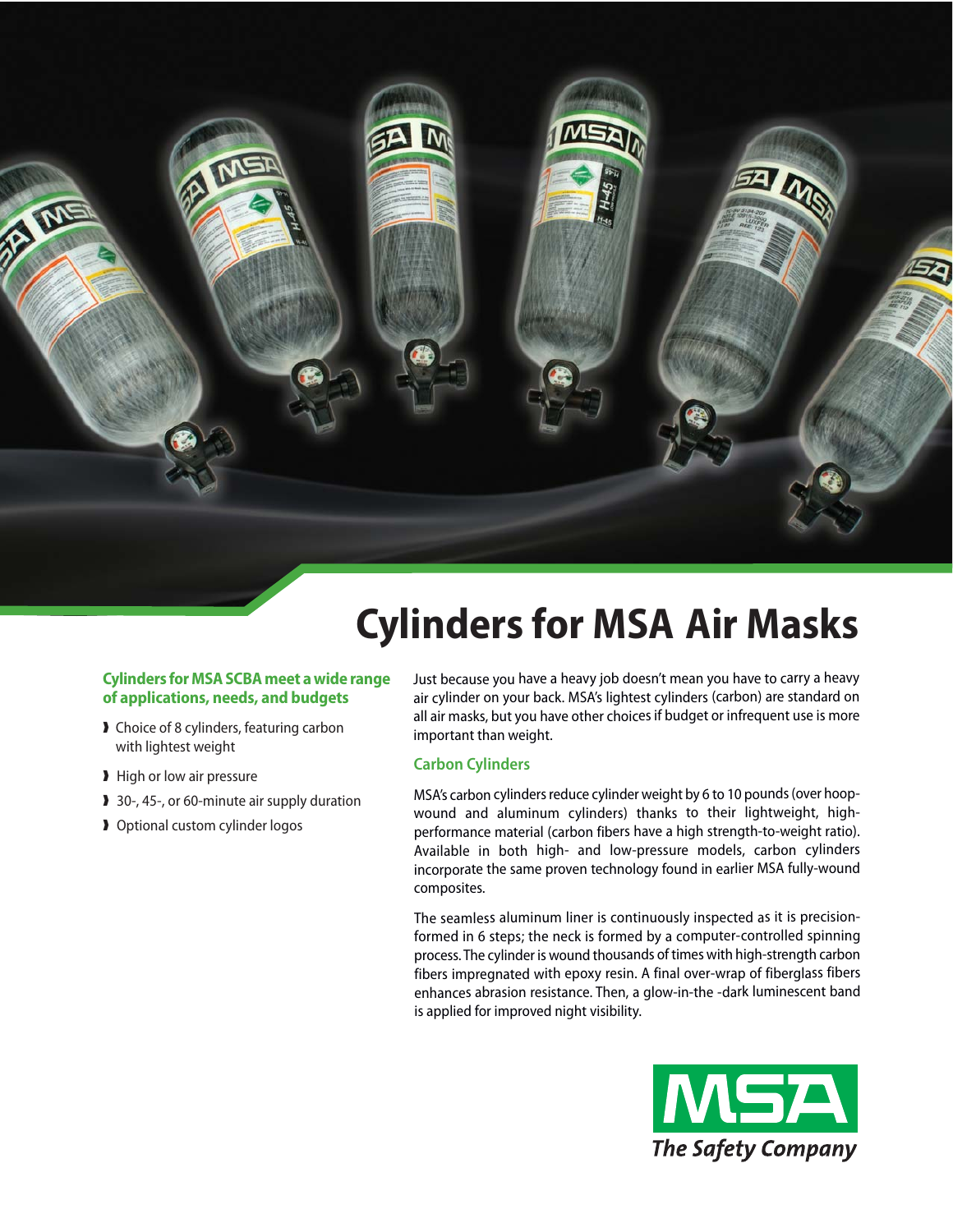MSA's self-manufactured, proven cylinder valve positions the valve hand wheel at a right angle to the valve stem for quick activation of SCBA air supply, even while users wear bulky gloves.

*For high-pressure air masks, choose from 4 4500 high-pressure psig carbon cylinders:*

| <b>High-Pressure Cylinders</b>        | <b>NIOSH Service Life Rating</b>                                           |  |
|---------------------------------------|----------------------------------------------------------------------------|--|
| H-30 cylinder                         | 30-minute-rated air supply cylinder for lighter<br>weight maneuverability. |  |
| H-45 or H-45LP cylinder (low-profile) | 45-minute air supply                                                       |  |
| H-60 cylinder                         | 60-minute air supply                                                       |  |

*For low-pressure air masks, choose between two lower-pressure carbon cylinders:*

| <b>Low-Pressure Cylinders</b> | <b>Pressure Contents</b>            |  |
|-------------------------------|-------------------------------------|--|
| L-30 cylinder                 | 30-minute rated, 2216 psig cylinder |  |
| $L-30+$ cylinder              | 30-minute rated, 3000 psig cylinder |  |





| <b>Ordering Information</b> |                          |                                  |                 |                 |  |
|-----------------------------|--------------------------|----------------------------------|-----------------|-----------------|--|
| P/N                         | <b>Cylinder Type</b>     | <b>NIOSH Service Life Rating</b> | <b>Pressure</b> | Weight (empty)  |  |
| 807586                      | $L-30*$ carbon           | 30-minute                        | 2216 psig       | 8 lb. 0 oz.     |  |
| 816115                      | $L-30+*$ carbon          | 30-minute                        | 3000 psig       | $9$ lb. $8$ oz. |  |
| 807587                      | $H-30*$ carbon           | 30-minute                        | 4500 psig       | 7 lb. 4 oz.     |  |
| 807570                      | $H-45*$ carbon           | 45-minute                        | 4500 psig       | $9$ lb. $7$ oz. |  |
| 10035644                    | H-45 low-profile* carbon | 45-minute                        | 4500 psig       | 9 lb. 10 oz.    |  |
| 807588                      | $H-60*$ carbon           | 60-minute                        | 4500 psig       | 11 lb. 12 oz.   |  |
| 469619                      | Fiberglass hoop-wound    | 30-minute                        | 2216 psig       | 13 lb. 0 oz.    |  |
| 809872                      | Aluminum                 | 30-minute                        | $2216$ psig     | 18 lb. 0 oz.    |  |

All weights shown are approximate. \* These cylinders offer custom options.

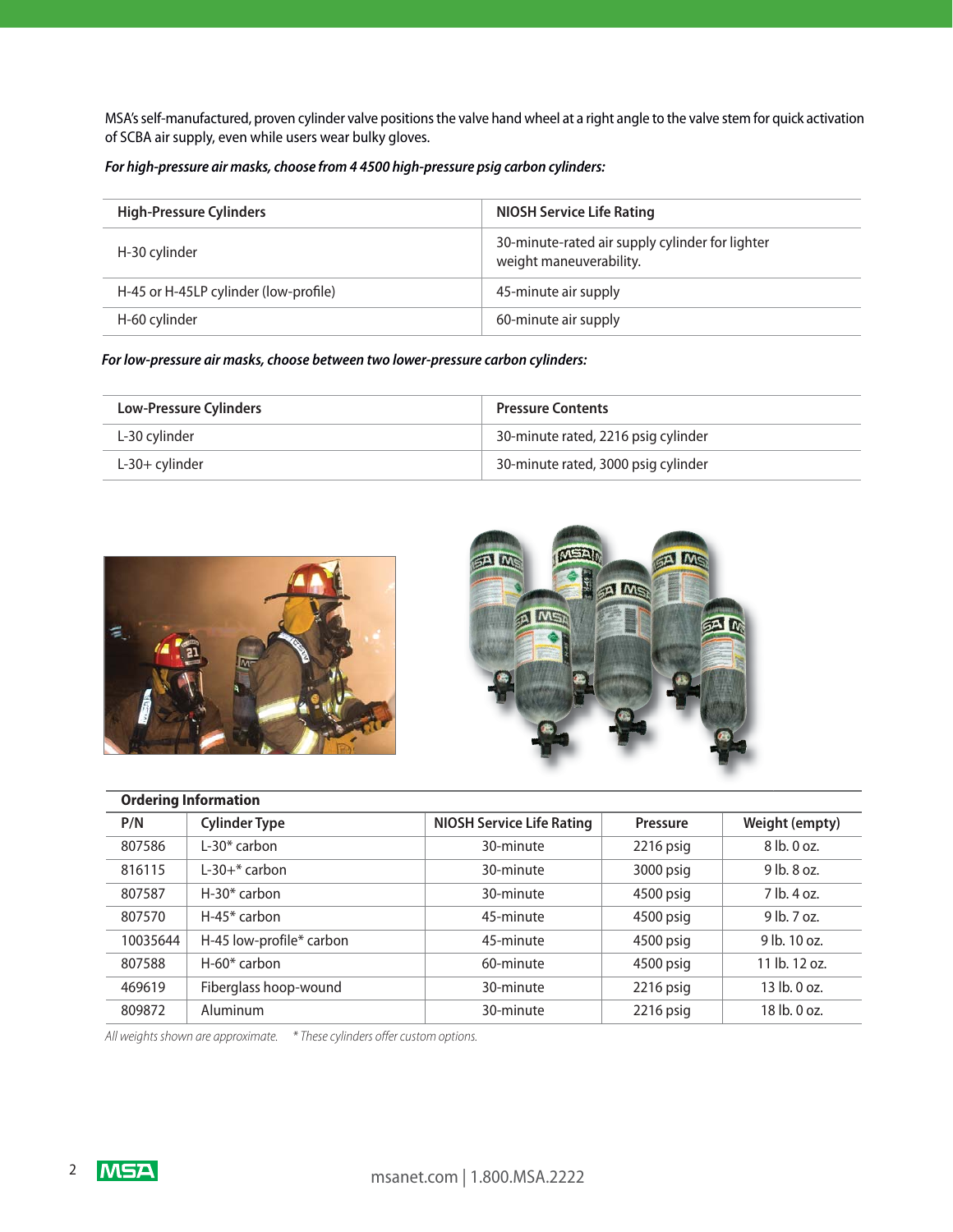# **CYLINDERS FOR MSA AIR MASKS**

#### **Hoop-Wound & Aluminum Cylinders**

Fiberglass Hoop-Wound Composite Cylinder

- ▶ 30-minute, low-pressure cylinder with fiberglass wrap
- ❱ Costs less than carbon cylinders
- ❱ Weighs 3 to 5 pounds more than carbon cylinders

#### **Aluminum Cylinders**

- ❱ 30-minute low-pressure all-aluminum cylinder
- ▶ Costs less than carbon or hoop-wound cylinders
- ❱ Weighs approximately 18 pounds
- ❱ Well-suited to users who do not use an SCBA frequently
- ❱ Offers an indefinite service life

### **Custom-Logoed Cylinders**

For easy-to-read cylinder identification, MSA can place your department logo under the clear coat of any carbon cylinder. Choose one of three standard templates and customize the text, or provide your customized logo, such as a county seal.

The logo will be placed on either a white background or a luminescent band between the labels and cylinder valve, and repeated, evenly spaced around the cylinder.

Choose one of 3 emblems for a 1-color red OR black logo to be printed on the side of your new carbon cylinders. You can add the name of your department and city for fast visual identification of your department's property.

Any combination of MSA's popular carbon cylinders may be printed to meet the 50-cylinder minimum requirement. MSA's custom logo method is compliant with all applicable standards.

#### Custom cylinder ordering is easy and efficient at **www.msafire.com/cylinders**.

Or, to place your order, simply contact your local MSA authorized fire service distributor, or contact MSA Fire Customer Service at 1-877-MSA-FIRE.



Actual Size